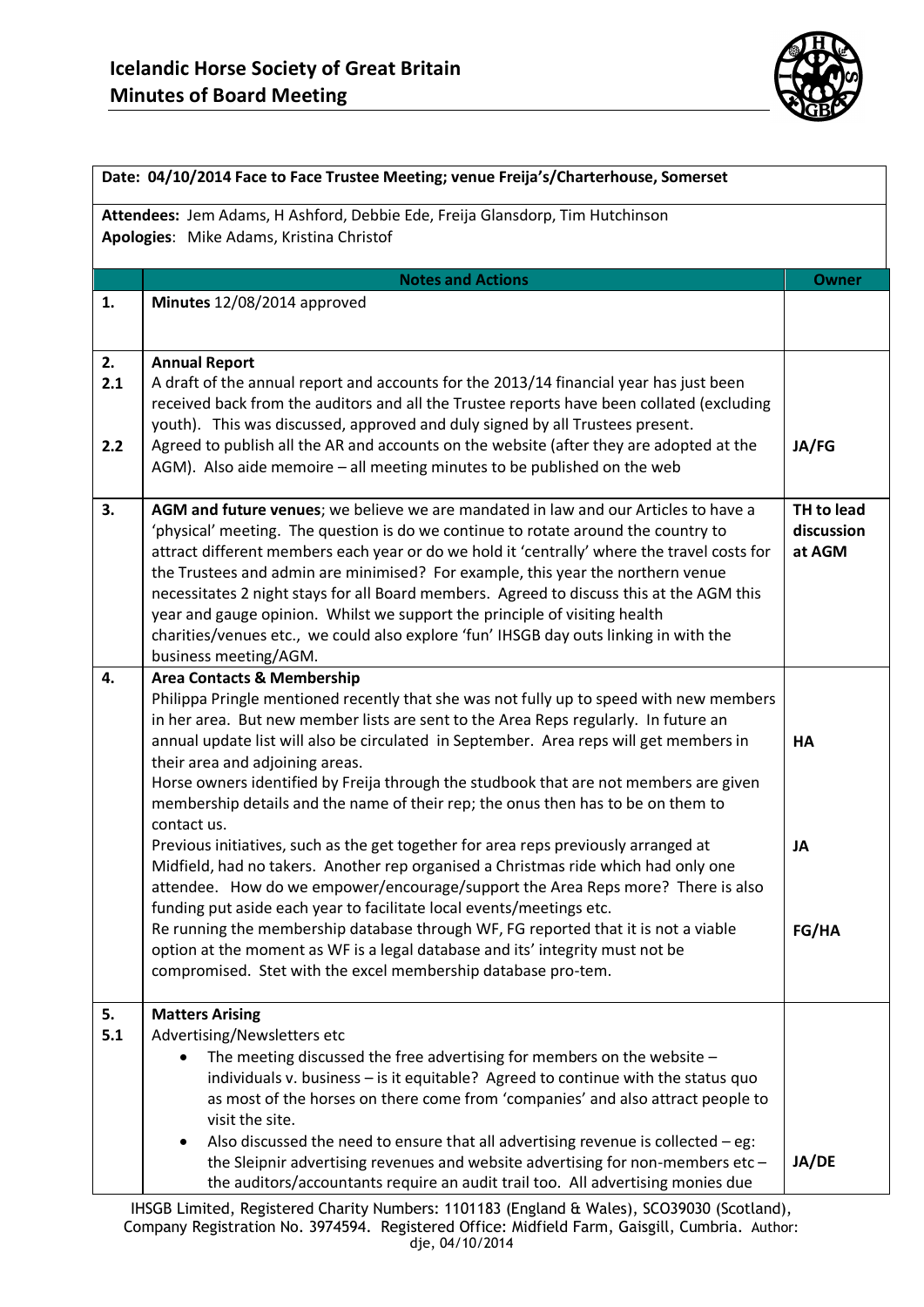

|       | should be invoiced - Debbie to copy out existing tariff to Jem for review and to<br>see how we can improve the 'process' of identifying advertising income due and<br>ensure it is collected.                                                                                                                                                                                                                                                                                                                | JA/HA     |  |  |  |  |
|-------|--------------------------------------------------------------------------------------------------------------------------------------------------------------------------------------------------------------------------------------------------------------------------------------------------------------------------------------------------------------------------------------------------------------------------------------------------------------------------------------------------------------|-----------|--|--|--|--|
|       | Paypal would facilitate this and it was agreed to add a Paypal facility to the<br>$\bullet$<br>website for membership and advertising. Note - the rates would need to include<br>a surcharge to account for the Paypal fees.<br>Janice thanks the Board for all their work for all the copy which came in on time<br>٠                                                                                                                                                                                       |           |  |  |  |  |
|       | and made the compilation much easier. Next due date 29 <sup>th</sup> November.<br>Re a new newsletter editor, Mo (Oakfield) is keen to be the new editor - she<br>$\bullet$<br>would be supported by Mic. Intention to publish online as well (password<br>protected for members only). What do people want - have a survey? Notify all<br>via the next Sleipnir and allow for hard copy or Survey Monkey returns. Also have<br>a preference box on the new members form as to how you would like to receive |           |  |  |  |  |
|       | your newsletter. (Note: we have been down this route before and the demand<br>for e-newsletters was low and where the archive is available it is not much<br>visited. BUT technology has moved on). JA and team to investigate and take<br>forward and all gratefully accept Mo's offer - thank you Mo! Also potentially look                                                                                                                                                                                |           |  |  |  |  |
|       | an IHSGB annual if costs allow. Re printing, can we approach Helena (who has a<br>professional interest) to get a comparative quote? Bearing in mind some<br>collation is required and also different mailing lists for different inserts etc. Also                                                                                                                                                                                                                                                          |           |  |  |  |  |
| $5.2$ | LVH column/blog in future; discussions with Catherine Holland on-going.<br>The meeting noted the fact that a new IHSGB Ltd Facebook Group has been<br>$\bullet$<br>created – is it obvious as to how to get from one to another and that there is a<br>group site? The yahoo group is still valid as many people do not use FB.                                                                                                                                                                              | JA        |  |  |  |  |
|       | FEIF gait definitions - FEIF continue their review to align with the FEI definitions; we are<br>keeping a watching brief.                                                                                                                                                                                                                                                                                                                                                                                    |           |  |  |  |  |
| 5.3   | The debate with Lloyds continues and a compensation package for personal time lost has<br>been offered by Lloyds. It was agreed that an element of this - the distress package -<br>would be donated to the Society. We make slow progress. DE to order paying in book for                                                                                                                                                                                                                                   |           |  |  |  |  |
| 5.4   | FG. Signatory mandate o/s.<br>CAF fund progressing, again signatory changes and mandates are required.                                                                                                                                                                                                                                                                                                                                                                                                       | <b>TH</b> |  |  |  |  |
| 5.5   | Education matrix - KC sent her apologies today were for a family emergency, hence the<br>update o/s.                                                                                                                                                                                                                                                                                                                                                                                                         |           |  |  |  |  |
| 5.6   | H had previously circulated and also tabled 2 membership reports; a review of 2013/14<br>and year to date 2014/15. Overall membership numbers are stable, but joiners = leavers<br>as the list is dynamic and does reflect changes. It would be good to attract more family<br>members (encouraging the youth & next generation). All area reps will have had this<br>information. Some demand for just an associate/access to Sleipnir membership from                                                      |           |  |  |  |  |
|       | non- horse owners but the Society would not be viable with reduced subscription rates.<br>Also note the need to review any future membership/festival offers to make sure the<br>costs and consequences are fully evaluated.<br>There is a leaflet 'about the Icelandic horse' that goes out to new members - enquire at<br>the FEIF conference about the availability of any updated leaflet. Also more postcards                                                                                           | All       |  |  |  |  |
|       | required for new members.                                                                                                                                                                                                                                                                                                                                                                                                                                                                                    |           |  |  |  |  |
| 5.7   | <b>Mike A reported:</b>                                                                                                                                                                                                                                                                                                                                                                                                                                                                                      |           |  |  |  |  |
|       | Sport Rider Development - programme being developed with first meeting on                                                                                                                                                                                                                                                                                                                                                                                                                                    |           |  |  |  |  |
|       | 8/9 November in Dorset.<br>British Championships 2015 - at West Tarf 19/21 June.                                                                                                                                                                                                                                                                                                                                                                                                                             |           |  |  |  |  |
|       | Terms of Reference - modified version will be available pre AGM                                                                                                                                                                                                                                                                                                                                                                                                                                              |           |  |  |  |  |
|       |                                                                                                                                                                                                                                                                                                                                                                                                                                                                                                              |           |  |  |  |  |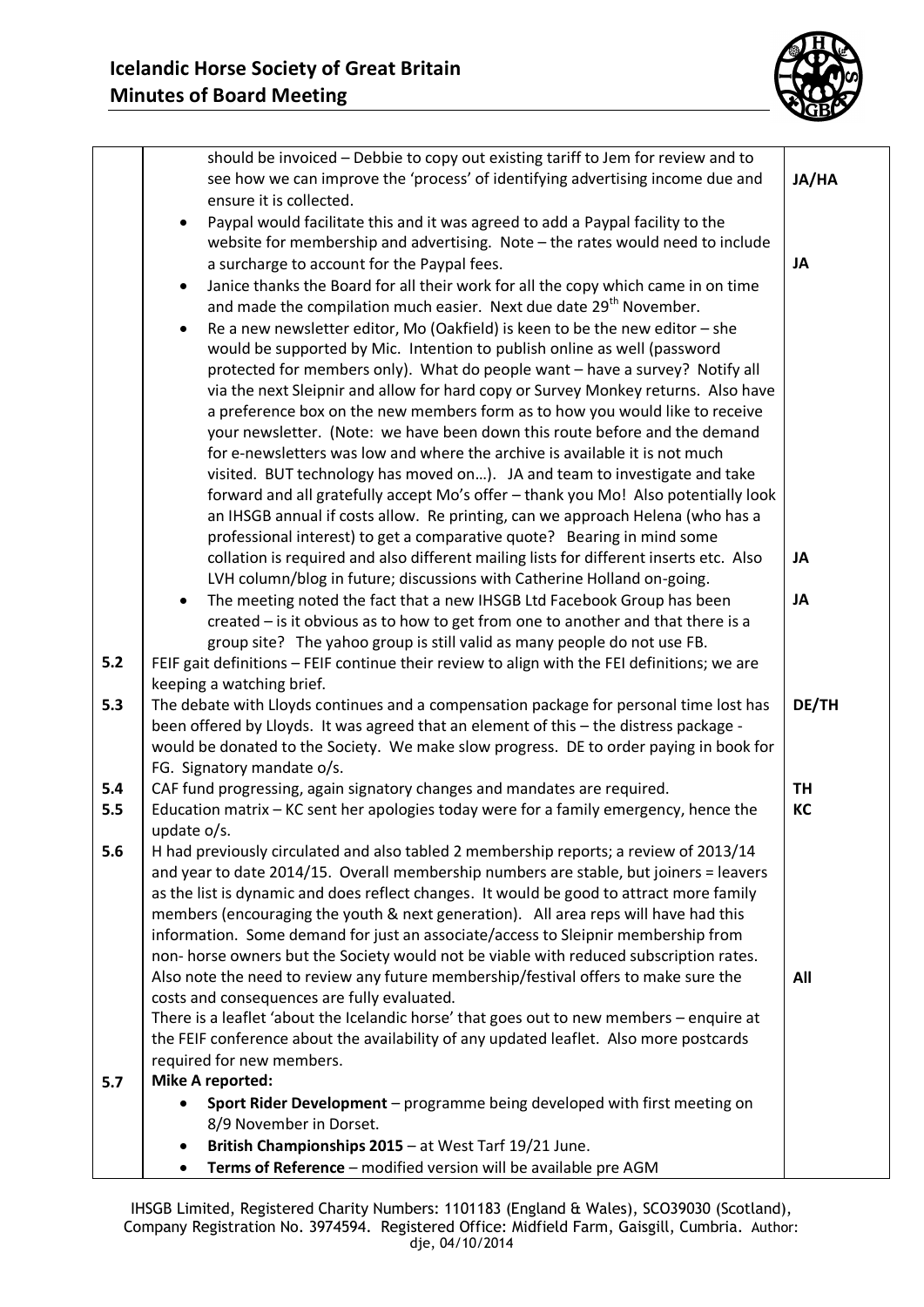

|    | AOB - Sport Team feel a survey of riders' activities would tell us a lot about what<br>$\bullet$                                                                                                                                                                                                                                                                                                                                                                                                                                                                                                                                                                                                                                                                                                                                                                                                                                                                                 |                               |  |  |
|----|----------------------------------------------------------------------------------------------------------------------------------------------------------------------------------------------------------------------------------------------------------------------------------------------------------------------------------------------------------------------------------------------------------------------------------------------------------------------------------------------------------------------------------------------------------------------------------------------------------------------------------------------------------------------------------------------------------------------------------------------------------------------------------------------------------------------------------------------------------------------------------------------------------------------------------------------------------------------------------|-------------------------------|--|--|
|    | people are doing with their horses and give us better information on which to                                                                                                                                                                                                                                                                                                                                                                                                                                                                                                                                                                                                                                                                                                                                                                                                                                                                                                    |                               |  |  |
|    | develop a more inclusive programme. This was thought to be a good idea.                                                                                                                                                                                                                                                                                                                                                                                                                                                                                                                                                                                                                                                                                                                                                                                                                                                                                                          |                               |  |  |
|    |                                                                                                                                                                                                                                                                                                                                                                                                                                                                                                                                                                                                                                                                                                                                                                                                                                                                                                                                                                                  |                               |  |  |
| 6. | Engagement of Members ref: Barry Laker's email<br>There was a member request for an annual year book to include details of all members -<br>but the Board question whether this is allowable under data protectioneven with an opt<br>out and a circulation restricted to members only?  We can use the list for purposes of<br>advancing the aims of the Society but do not think we can publish. We are allowed to<br>circulate them to the Area Reps as they are part of the management team.<br>Questions to Facebook enquiring as to anyone else is nearby with iceys are either<br>answered by local FB users but we need to check that the profile/existence of the Area                                                                                                                                                                                                                                                                                                  |                               |  |  |
|    | Reps is 'sold' as much as possible. Again updated membership lists will be sent to all Area<br>Reps both for their area and their adjoining regions. Problem of still of areas not covered<br>- Jem is trying to recruit to the 'holes'.<br>Re Barry's enquiry about icelandics been sold on unbeknownst to other owners in the<br>local area - again the Area Reps could provide back up and a support network following<br>any approach from a member. There is a separate list of horse owners (member or not)<br>but again the IHSGB cannot take on responsibility for every Icelandic horse sold.<br>There exists a genuine feeling that more fun events need to be encouraged to increase<br>uptake and participation. The potential broadening of the Oakfield events is welcomed.<br>Discussions took place about using society funds to help organise more fun/wider appeal<br>events - the CAF development fund and the regional budgets can all be accessed for this. | JA<br>TH to reply<br>to Barry |  |  |
| 7. | <b>Budget next three years</b><br>At the AGM each year a 3 year rolling budget is agreed. With the benefit of knowing the<br>2013/14 outturn we are now able to update and amend the 2014/15 budget and roll this<br>forward for a further 2 years. Attached at appendix A is the revised 3 year proposal                                                                                                                                                                                                                                                                                                                                                                                                                                                                                                                                                                                                                                                                        | <b>ALL</b>                    |  |  |
|    | agreed today to take to the AGM.<br>Query; what is happening to the Calendar? When will it be ready?<br>Aide memoire re 2015 WC : remember to add a surcharge of 100 euros per rider to cover<br>judges expenses                                                                                                                                                                                                                                                                                                                                                                                                                                                                                                                                                                                                                                                                                                                                                                 | КC                            |  |  |
|    | FG - please note there will be an additional FEIF payment as part of breeding assessment<br>surcharge (c. 24 euros)<br>Prentmet invoices confirmed as paid.                                                                                                                                                                                                                                                                                                                                                                                                                                                                                                                                                                                                                                                                                                                                                                                                                      | FG                            |  |  |
|    | KC due a refund re judge fees - to supply an invoice/details                                                                                                                                                                                                                                                                                                                                                                                                                                                                                                                                                                                                                                                                                                                                                                                                                                                                                                                     | КC                            |  |  |
| 8. | <b>FIZO weekend</b><br>A great success with good attendance at the Gaedingakeppni and another is planned for<br>2015.                                                                                                                                                                                                                                                                                                                                                                                                                                                                                                                                                                                                                                                                                                                                                                                                                                                            | FG                            |  |  |
| 9. | <b>Next Year's Events</b><br>West Tarf festival is the 3 $^{rd}$ weekend in June - 19 $^{th}/21$ st June<br>Gaedingakeppni planned for 2015 (maybe Spring) agreed as an IHSGB event<br>All icey events to be added eg: Oakfield                                                                                                                                                                                                                                                                                                                                                                                                                                                                                                                                                                                                                                                                                                                                                  |                               |  |  |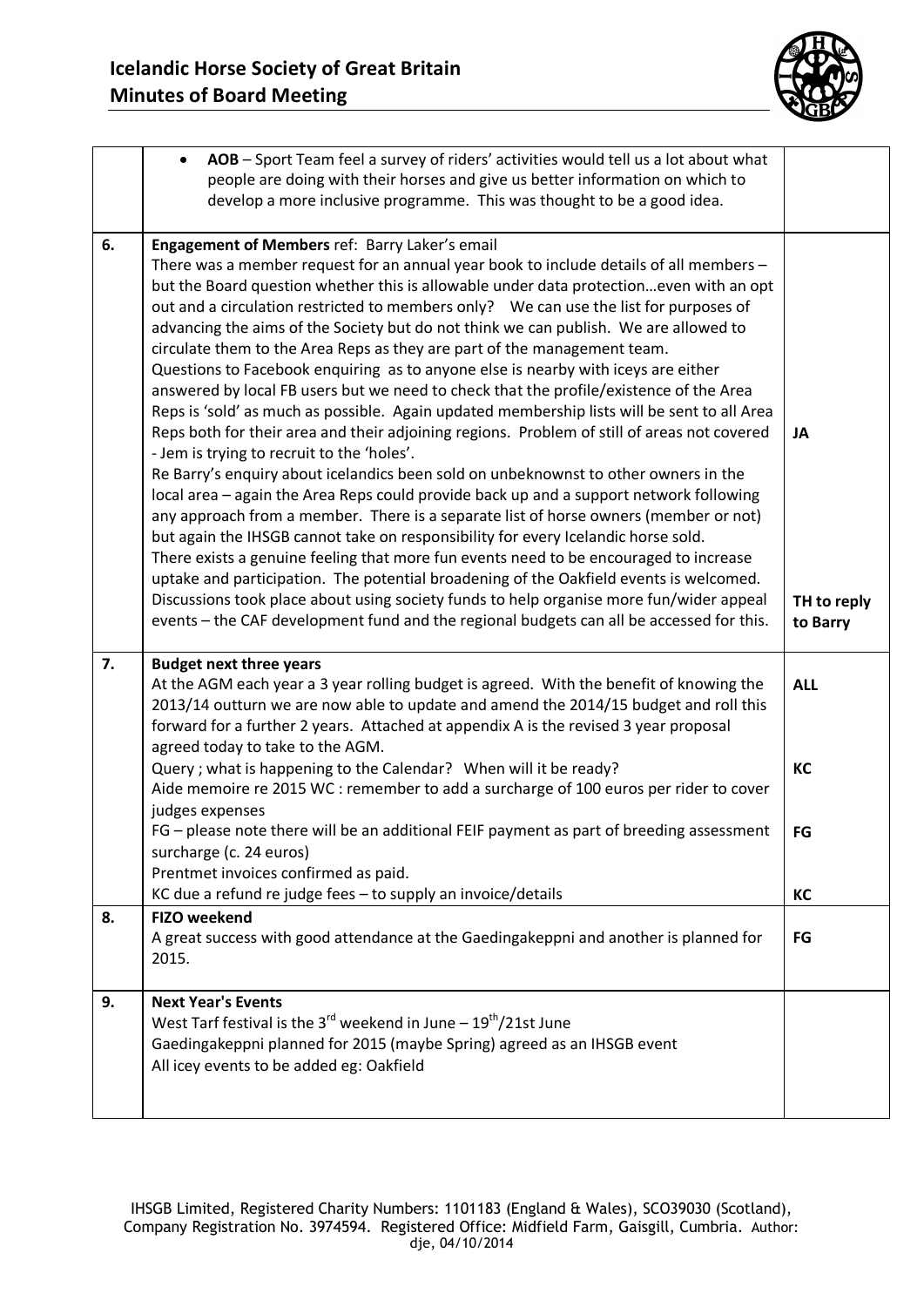

| 10. | <b>AOB</b>                                                                                                   |           |  |  |  |
|-----|--------------------------------------------------------------------------------------------------------------|-----------|--|--|--|
|     | FG advises: there will be a new EU law on horse passports on $1st$ January 2016                              |           |  |  |  |
|     | (implementation by 1 <sup>st</sup> July 2016 in the GB). On 24 <sup>th</sup> October she will attend a DEFRA |           |  |  |  |
|     | briefing on this including the elements of local determination. The breeding team will                       |           |  |  |  |
|     | then look at how to implement this.                                                                          |           |  |  |  |
|     | TH advises that the IHSGB sponsor the countryside rider FEIF youth cup, this year because                    |           |  |  |  |
|     | of a 3 way tie for first two further miniature cups have had to be purchased - debit the                     | TH/JP     |  |  |  |
|     | youth fund by £25 every alternative year.                                                                    |           |  |  |  |
|     | Also under sport we sponsor the young riders 5 gait by providing a miniature trophy -                        |           |  |  |  |
|     | fund from the Sport budget, action Mike                                                                      | <b>MA</b> |  |  |  |
|     | DONM - cancel SKYPE on 11 <sup>th</sup> November but all Trustees please remind themselves of                |           |  |  |  |
|     | 2013 AGM minutes and 'meet' if necessary on 11th                                                             |           |  |  |  |
|     | AGM 15 <sup>th</sup> November 2014 Belwade Farm, Aboyne                                                      |           |  |  |  |

**Distribution List:** Trustees, Management Team